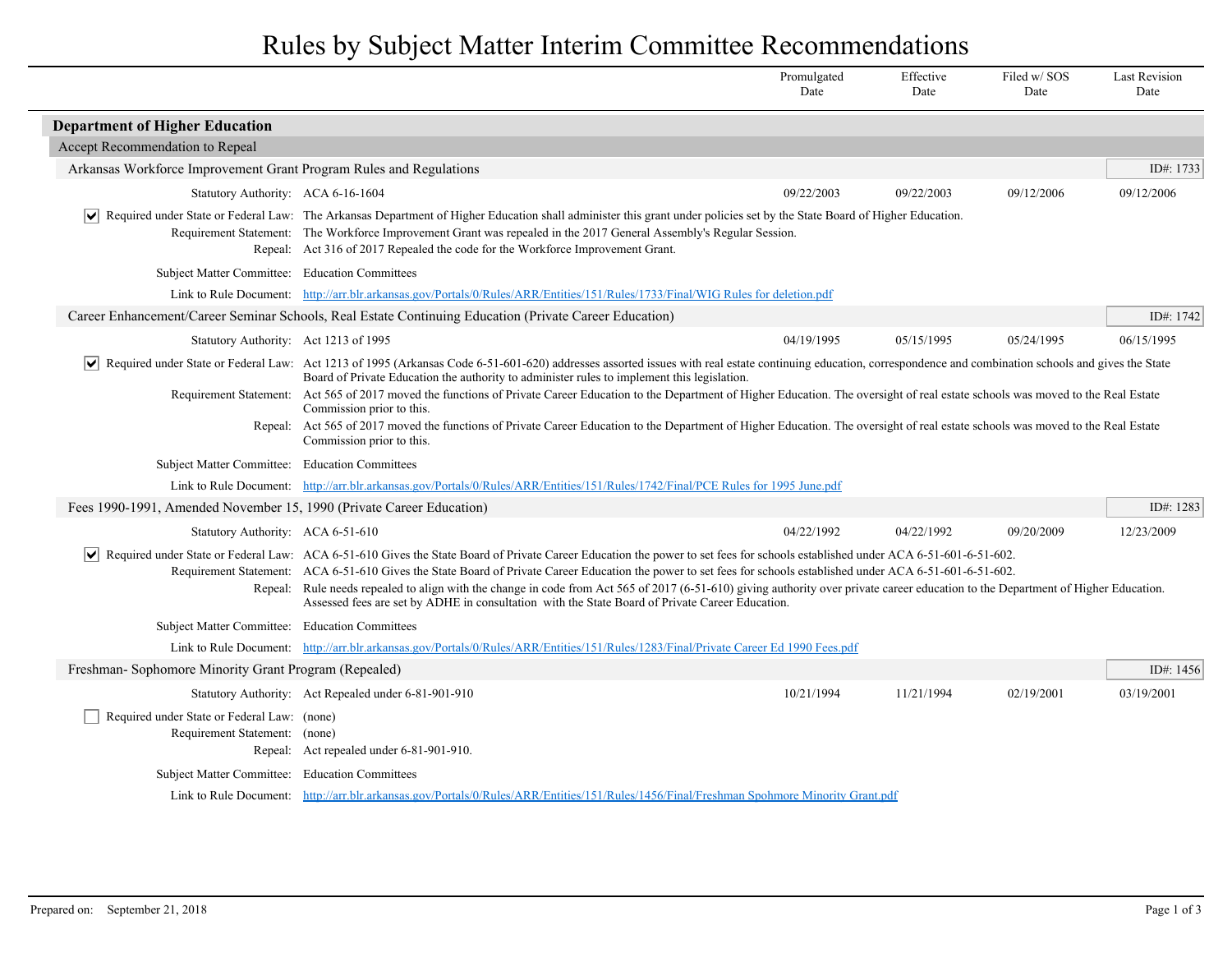## Rules by Subject Matter Interim Committee Recommendations

|                                                             |                                                                                                                                                                                                                                                                                                                                                                                                                                                                                                                                                                     | Promulgated<br>Date | Effective<br>Date | Filed w/SOS<br>Date | <b>Last Revision</b><br>Date |  |
|-------------------------------------------------------------|---------------------------------------------------------------------------------------------------------------------------------------------------------------------------------------------------------------------------------------------------------------------------------------------------------------------------------------------------------------------------------------------------------------------------------------------------------------------------------------------------------------------------------------------------------------------|---------------------|-------------------|---------------------|------------------------------|--|
| Institutional Certification Advisory Committee              |                                                                                                                                                                                                                                                                                                                                                                                                                                                                                                                                                                     |                     |                   |                     | ID#: 998                     |  |
| Statutory Authority: ACA 6-61-302                           |                                                                                                                                                                                                                                                                                                                                                                                                                                                                                                                                                                     | 05/14/1987          | 05/14/1987        | 05/14/1987          |                              |  |
|                                                             | √ Required under State or Federal Law: ACA 6-61-302 Requires ICAC Committee Members to be appointed by the Arkansas Higher Education Coordinating Board (AHECB).<br>Requirement Statement: Requires the Arkansas Higher Education Coordinating Board (AHECB) to appoint members to the Institutional Certification Advisory Committee to assist the AHECB in its<br>oversight responsibilities for private and out-of-state institutions that are not statutorily exempt.<br>Repeal: Rules for ICAC are in current rules and regulations. This rule is out-of-date. |                     |                   |                     |                              |  |
| Subject Matter Committee: Education Committees              |                                                                                                                                                                                                                                                                                                                                                                                                                                                                                                                                                                     |                     |                   |                     |                              |  |
|                                                             | Link to Rule Document: http://arr.blr.arkansas.gov/Portals/0/Rules/ARR/Entities/151/Rules/998/Final/ICAC Committee Rule.pdf                                                                                                                                                                                                                                                                                                                                                                                                                                         |                     |                   |                     |                              |  |
| <b>Institutional Certification Advisory Committee Rules</b> |                                                                                                                                                                                                                                                                                                                                                                                                                                                                                                                                                                     |                     |                   |                     | ID#: 999                     |  |
| Statutory Authority: ACA 6-61-301 (b)                       |                                                                                                                                                                                                                                                                                                                                                                                                                                                                                                                                                                     | 04/10/1987          | 05/10/1987        | 02/24/2005          | 09/12/2012                   |  |
| $ \mathbf{v} $                                              | Required under State or Federal Law: ACA 6-61-301 (b) Empowers the Arkansas Higher Education Coordinating Board (AHECB) to promulgate rules and regulations to govern private and out-of-state institutions<br>under the ICAC.                                                                                                                                                                                                                                                                                                                                      |                     |                   |                     |                              |  |
|                                                             | Requirement Statement: ACA 6-61-301 (b) Directs the AHECB to promulgate rules and regulations that govern the non-exempt private and out-of-state colleges and universities enrolling Arkansas<br>students in credit-bearing courses.<br>Repeal: This rule has been replaced by the current rule governing non-public institutions. 6-61-301 empowers Arkansas Higher Education Coordinating Board (AHECB) with this<br>authority.                                                                                                                                  |                     |                   |                     |                              |  |
| Subject Matter Committee: Education Committees              |                                                                                                                                                                                                                                                                                                                                                                                                                                                                                                                                                                     |                     |                   |                     |                              |  |
|                                                             | Link to Rule Document: http://arr.blr.arkansas.gov/Portals/0/Rules/ARR/Entities/151/Rules/999/Final/5.02.1 ICAC RULES repealed.pdf                                                                                                                                                                                                                                                                                                                                                                                                                                  |                     |                   |                     |                              |  |
| Paul Douglas Teacher Scholarship Program Rules              |                                                                                                                                                                                                                                                                                                                                                                                                                                                                                                                                                                     |                     |                   |                     | ID#: 1723                    |  |
|                                                             | Statutory Authority: Title V Part C, Subpart 1 of the Higher Education Act of 1965, as amended (20 U.S.C.<br>1104 through 1104K) and administered under 34 CFR Part 653.                                                                                                                                                                                                                                                                                                                                                                                            | 10/09/1987          | 12/07/1987        | 12/07/1987          |                              |  |
| ∣V∣                                                         | Required under State or Federal Law: ADHE is given authority to administer this federal grant, now repealed.<br>Requirement Statement: The Paul Douglas Teacher Scholarship Program was authorized under Title V Part C, Subpart 1 of the Higher Education Act of 1965, as amended (20 U.S.C. 1104 through 1104K)<br>and administered under 34 CFR Part 653. Both the program statute and regulations have long since been repealed.                                                                                                                                |                     |                   |                     |                              |  |
|                                                             | However, the repealed program regulations allowed the Department to require any reports deemed necessary to make certain that the functions of the Paul Douglas Program were<br>carried out. Section 80.40(b)(1) of the Education Department General Administrative Regulations (EDGAR) states that "grantees shall submit annual performance reports"                                                                                                                                                                                                              |                     |                   |                     |                              |  |
|                                                             | Therefore, each of the former participating state education agencies must provide information on the annual performance report to demonstrate compliance with the program's<br>statutory and regulatory requirements applicable at the time the funds were disbursed.                                                                                                                                                                                                                                                                                               |                     |                   |                     |                              |  |
|                                                             | Repeal: This was a federal grant that ADHE administered. It was established in 1965 and has long since been repealed. There remains a federal reporting requirement under 80.40 (b) (1) of<br>the Education Department General Administrative Regulations (EDGAR) that remains in effect. State rules for this non-existent federal scholarship should be repealed.                                                                                                                                                                                                 |                     |                   |                     |                              |  |
| Subject Matter Committee: Education Committees              |                                                                                                                                                                                                                                                                                                                                                                                                                                                                                                                                                                     |                     |                   |                     |                              |  |
|                                                             | Link to Rule Document: http://arr.blr.arkansas.gov/Portals/0/Rules/ARR/Entities/151/Rules/1723/Final/Paul Douglas Scholarship Rules.pdf                                                                                                                                                                                                                                                                                                                                                                                                                             |                     |                   |                     |                              |  |